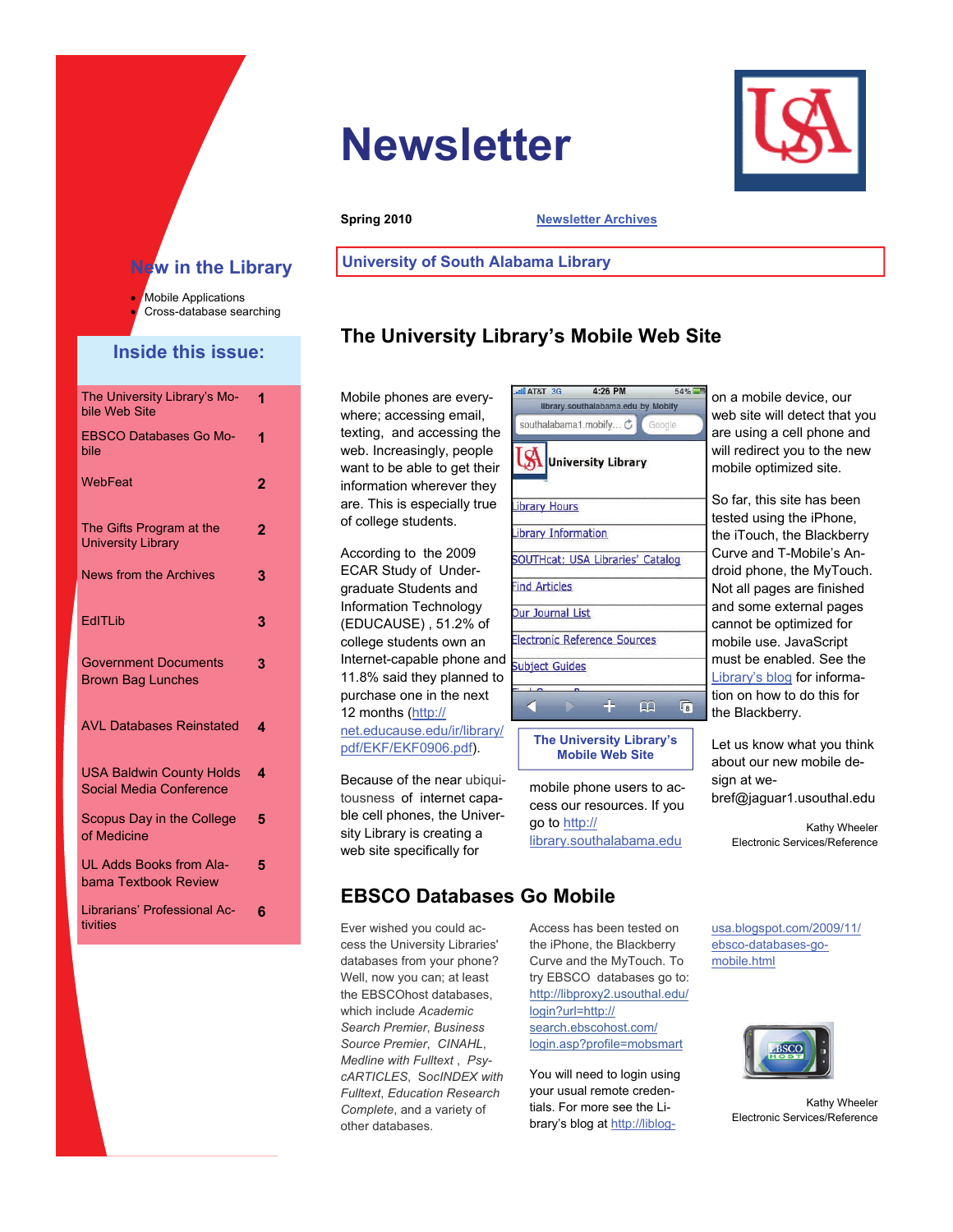#### **WebFeat: Search Our Databases Simultaneously**

The USA Biomedical Library purchased WebFeat, a cross-

|                              | Home > All Resources > University Library                                                          | <b>I UNIVERSITY OF SOUTH ALABAMA LIBRARIES</b>                                |
|------------------------------|----------------------------------------------------------------------------------------------------|-------------------------------------------------------------------------------|
| <b>Enter search criteria</b> | <b>Basic Search</b>                                                                                | <b>Advanced Search</b>                                                        |
| And $\vee$<br>And $\vee$     | Keyword v<br>Keyword v<br>Keyword v                                                                | <b>Publication date</b><br>All dates O Year range<br>From 1900 <b>To</b> 2010 |
| <b>Select subcategory</b>    | Full-text articles only<br>Peer-reviewed articles only                                             |                                                                               |
|                              | <b>Arts &amp; Humanities</b><br><b>Business</b><br><b>Computers &amp; Engineering</b><br>Education | <b>Health</b><br><b>History</b><br><b>Sciences</b><br><b>Social Sciences</b>  |

their electronic books. database search engine, in order to facilitate searching of

Because access includes the University Library, we have set it up so that many of our databases, such as *Oxford Journals Online*, *Sage Journals Online, ACLS Humanities Ebooks*, *JSTOR* and *Wiley Interscience*, can all be searched using one interface.

You can search by keyword, title, author, abstract, or subject and choose your own databases, or you can enter a search term and choose a

 been chosen for you. general topic, such as Art & Humanities or Business, where the databases have already

WebFeat includes the ability to limit your search to Full-text articles only and/or Peerreviewed articles.

Check out the University Library's implementation of Web-Feat here: [http://](http://wfxsearch.webfeat.org/wfsearch/menu?cid=13098&cat=72060) [wfxsearch.webfeat.org/](http://wfxsearch.webfeat.org/wfsearch/menu?cid=13098&cat=72060) [wfsearch/menu?](http://wfxsearch.webfeat.org/wfsearch/menu?cid=13098&cat=72060) [cid=13098&cat=72060](http://wfxsearch.webfeat.org/wfsearch/menu?cid=13098&cat=72060) 

> Kathy Wheeler Electronic Services/Reference

#### **The Gifts Program at the University Library: A Success Story**

There has been a substantial increase in the number of gifts donated to the University Library over the last two years.

**Newsletter**  Spring 2010

The numbers break down as follows:

| 2005/2006 | 852 gitts   |
|-----------|-------------|
| 2006/2007 | 1,390 gifts |
| 2007/2008 | 5,854 gifts |
| 2008/2009 | 5,504 gifts |

 2008, the University Library A major donation, recently, has been the Albert Schweitzer collection. In April received the first shipment of books and other items pertaining to the life and work of Albert Schweitzer. The latest shipment was received in November 2009. The processing and cataloging of this collection is headed up by Ms. Muriel Nero (Collection Management Department). Since the collection will be housed at the University Archives, Ms. Nero has worked closely with Ms. Carol Ellis (University Archives) to inventory each shipment. While the majority of the collection is books, it

also includes magazines, letters, calendars, postcards, newspaper clippings, music CDs, VHS tapes, DVDs, cassette tapes, and other miscellaneous items.

Donations are always welcomed and appreciated. The University Library accepts donations of books and other academic materials throughout the year. Contact Ms. Brenda Hunter (Collection Management Department) at 251-460-7026 for information about the gifting process.

Donors may request that a bookplate be added to their gift book "In Memory Of" or "In Honor Of" for the purpose of either memorial or honorary recognition.

The Gifts Form and the Bookplate Request form can be found here on the University Library's website : [http://](http://www.southalabama.edu/univlib/forms/giftandbookplaterequest.pdf) [www.southalabama.edu/](http://www.southalabama.edu/univlib/forms/giftandbookplaterequest.pdf) [univlib/forms/](http://www.southalabama.edu/univlib/forms/giftandbookplaterequest.pdf) [giftandbookplaterequest.pdf](http://www.southalabama.edu/univlib/forms/giftandbookplaterequest.pdf)

All items donated become the property of the University. It is our policy to add to the University Library collection only gift materials that support the mission of the University.

Because of legal restrictions, the University Library is unable to provide appraisals or evaluations of donated gift items for income tax or IRS purposes.



Paul Haschak Coordinator of Collection Management

Muriel Nero Cataloging Librarian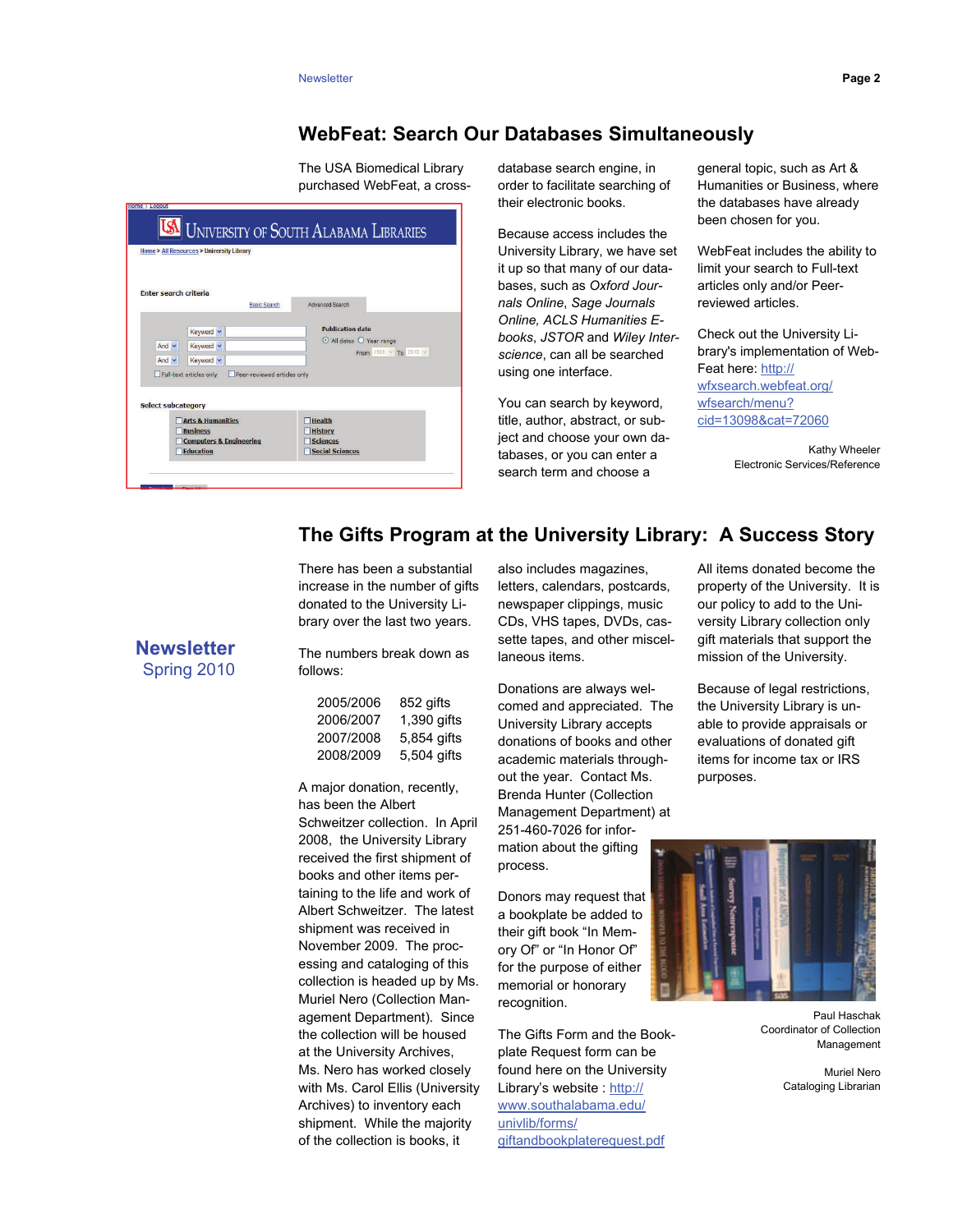#### **News From the Archives**

The Archives has received two additional grants since December 2009. One is a National Endowment for the Humanities *We the People*  grant and will be used to purchase supplies to continue rehousing the 90,000 negatives in the Wilson Burton Collection. The other, from the Bedsole Foundation, will go toward supplies to organize, rehouse, and disseminate information about the Records of the Junior League of Mobile.

The Burton Collection contains primarily portraits but also includes weddings,

Vivian Malone. streets scenes, and photographs of buildings and businesses. Of particular interest in the collection are scenes of an anti-Vietnam War march held on the campus of Bishop State Junior College; images of some notable Mobilians and Alabamians, such as Kay Ivey, S. D. Bishop, and Yvonne Kennedy, and the graduation photograph of

The Junior League Records have not arrived at the Archives yet. We expect them to reach us in several shipments beginning in February. The

records should reflect the activities of the league from its establishment in 1925 as the Mobile Charity League up to today. The gift of the Junior League's records further builds on the women's collections already housed at USA Archives, including those of the Woman's Clubhouse Association, the Forum Club, the Wistaria Study Club, and the Azalea City Quilter's Guild.



 **University Archives Stacks** 

## **EdITLib:**

In the world of electronic publishing, sometimes publishers decide to pull their journals out of databases, such as EBSCO, to which the Library already subscribes. What happens to library subscriptions then? Sometimes this action is to our detriment, but other times, we get access to more than our original subscription.

Such is the case with the Association for Advancement

of Computing in Education journals to which the Library owned subscriptions. The University Library originally had access to three AACE publications.

When the association pulled their journals out of our aggregator databases and formed EdITLib, and the Library had to resubscribe, the package was economically priced. Since we were able to purchase access to the entire EdITLib database, we now have access to ten educational technology and elearning journals through EdITLib.

These journals include *Contemporary Issues in Technology and Teacher Education*, *International Journal on E-Learning*, and *Journal of Computers in Mathematics and Science Teaching*.

> Kathy Wheeler Electronic Services/Reference

**". . . , sometimes publishers decide to pull their journals out of databases, such as EBSCO, to which the Library already subscribes. What happens to library subscriptions then? "** 

### **Government Documents Brown Bag Lunches**



The USA Government **Documents Department** is presenting a series

of brown bag lunches on a variety of topics.

Paula Webb, Reference and Electronic Resources Government Documents Librarian, will be doing these presentations. The schedule and location follow:

**Location: Room 171** 

**Net Cetera**, Chatting with Your Kids about Being Online 12-12:30pm, March 10, 2010

**Easy Steps** to Turn that Frown Upside Down, How to Deal with Stress and Depression 12-12:30pm, March 24, 2010

**Baby 411** – How to get Dialed In 12-12:30pm, April 7, 2010

 **Getting Geared up for the Hunt**, Searching for a Job 12-12:30pm, April 21, 2010

All of these sessions are open to the public and are free. For more information, contact Paula Webb at 251-460-7024.

Paula Webb Electronic Resources Government Documents Librarian



 **Federal Depository Library Program**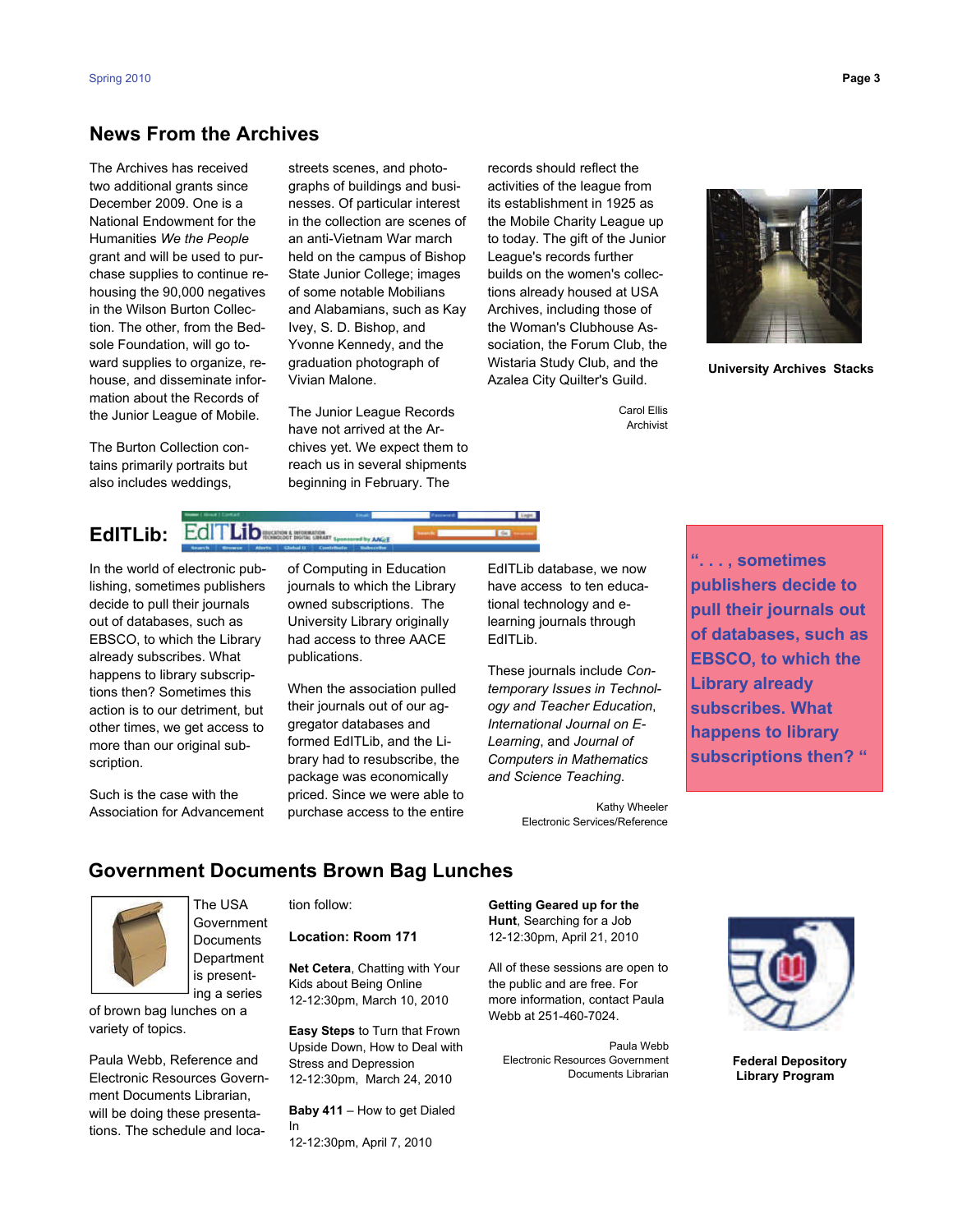#### **AVL Databases Reinstated**



#### **From the AVL Help Desk**

At the AVL Executive Council meeting on Feb. 18th, the council voted to license the following databases for a limited time thru Sept. 30, 2010. Usage of the resources will be monitored, and although these databases have been restored for the remainder of the State of Alabama's fiscal year, we cannot guarantee they will be available next year.

To help secure their continued availability, please contact your State of Alabama elected officials ([http://](http://www.legislature.state.al.us/misc/zipsearch.html)

[www.legislature.state.al.us/](http://www.legislature.state.al.us/misc/zipsearch.html)  [misc/zipsearch.html\)](http://www.legislature.state.al.us/misc/zipsearch.html), and tell them how the AVL helps you!

Has the AVL helped you finish an important school project, find a job, or start a business? The more real-life stories we have to share with our elected officials, the greater the likelihood we can maintain and, possibly, add resources. Please share with us your success stories:

Email: [avlhelpdesk@asc.edu](mailto:avlhelpdesk@asc.edu).

Databases licensed until

Sept. 30, 2010:

 Wilson's Biography Britannica's Annals of American History Britannica's World Data Analyst Britannica's Spanish- Language Resources Enciclopedia Juvenil Enciclopedia Universal en Español Reference Bank

The University Library is pleased about this renewed access and will be adding these databases back to our web site.

#### **Newsletter**  Spring 2010

**"Using free online social networking strategies makes sense because it can increase customer bases," organizer Angela Rand said.** 

#### **USA Baldwin County Holds Social Media Conferences**

In August 2009, USABC held its first Joint Social Media Conference, designed to introduce local businesses to ways to use emerging social media technologies to advertise and enhance their businesses.

That conference was very successful, so on December 9, 2009, the University of South Alabama in Baldwin County presented its second social media marketing conference at USABC's Performance Center in Fairhope. Over one hundred and thirty participants attended the special event.

The conference was designed to help local non-profits and small businesses promote their products and services by attracting and interacting with potential clients and increasing traffic to their networking sites through social media channels.

"Using free on-line social networking strategies makes sense because it can in-

crease customer bases," organizer Angela Rand said. Marketing strategies explored at the conference included using Flickr, Google Docs, Google Calendar, Google Analytics, YouTube and Twitter.

 Development Alliance and the Speakers included April Boone with the Alabama Convention and Visitors Bureau, Paula Webb, Documents Librarian for the University of South Alabama, Andrea Wright, Technology & Information Resources Librarian at the Biomedical Library of the University of South Alabama and Angela Rand, Librarian and Head of Information Services for the University of South Alabama in Baldwin-County. Co-sponsors of the event were the Eastern Shore Chamber of Commerce, the Baldwin County Economic Alabama Gulf Coast Convention and Visitors Bureau.

The next social media conference will be held in August 2010, date to be determined.

Interested University librarians are welcome to propose presentations for the conference.

Please contact Angela Rand for more information.

arand@usouthal.edu 251-928-8133.

> Kathy Ferniany **Secretary** USA Baldwin County



flickr<sup>®</sup>



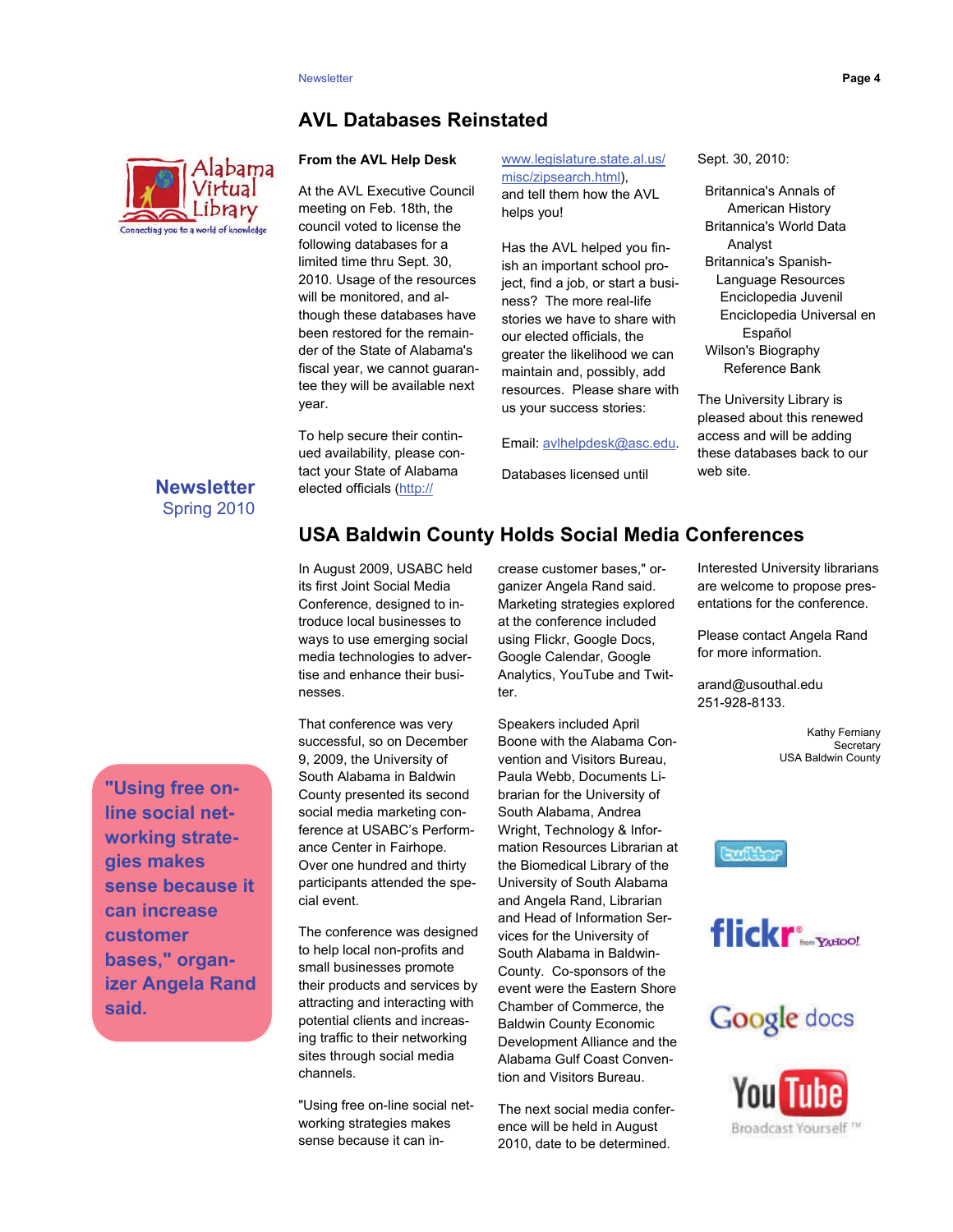#### **Scopus Day in the College of Medicine Conference Room**

The Biomedical Library, with some assistance from the University Library, worked to bring Scopus Day to the College of Medicine Conference Room on Friday, January 29th. Rebecca Brown of Scopus presented at a lunch time session and again at an afternoon session.

Brown described the advantages Scopus offers to authors wishing to manage their online publications, find collaborators, and use metrics to make their grant applications more competitive.

Among other features, Scopus offers Citation Tracker, allowing users to find, check and track citation data year by year and in real-time. Journal Analyzer provides metrics to track journal performance.

Author Identifier and Affiliation Identifier allow searchers to ensure that they have all articles by a particular author, distinguish between authors with similar names, and identify organizations and match them with research output. Scopus also provides linking to available full-text of arti-

cles.

Attendees at Scopus Day enjoyed lunch, snacks, and door prizes provided by Scopus. There was a drawing for an iPod shuffle won by Herica Torres, Instructor, Adult Health Nursing.

Beverly Rossini, of the Biomedical Library, conducted a survey of the attendees and found that of the 12 responses:

- *1.* 67% were faculty
- *2.* 83% said the workshop met expectations
- *3.* 75% thought Author Identifier was the most valuable function
- *4.* 75% of these responders said they were NOT aware of Scopus features prior to this seminar.
- *5.* 100% said they would be comfortable using Scopus after the seminar.
- *6.* 66.7 % had accessed Scopus since the semi-

nar but before the survey, with 33.3% intending to.

- *7.* PubMed was the most popular database used prior to seminar with *PsychInfo*, Cochrane, *CINAHL*, *ScienceDirect*, *Academic Search Premier*, *Scopus*, and *GoogleScholar* the others mentioned (each once).
- *8.* 100% of all respondents said they would attend another library *Lunch and Learn!*

Amy Prendergast Science & Technology Librarian

With contributions from Beverly Rossini, Outreach/ Information Resources Librarian

# **SCOPUS**

# **Prior to attending Scopus Day at the**

 **Biomedical Library: "PubMed was the most popular database used prior to seminar with PsychInfo, Cochrane, Cinahl, ScienceDirect, Academic Search Premier, Scopus, and GoogleScholar the others mentioned (each once). "** 

#### **University Library Adds Books From Alabama Textbook Review**

Thanks to our hosting of the 2009-10 public school textbook review, the University Library was able to add over 100 books to our collection after the review period. The Library was one of eight sites around Alabama where citizens could look over textbooks being considered for adoption.

As these review books are state property, the Library

was able to select some of them for our collection.

This year the review was for vocational and technical education books. We were able to add many useful books in subject areas for which we don't usually purchase items. These include auto technology, woodworking, carpentry, electrical wiring, welding, technical drawing and video production.

Among the librarians who participated in the selection were Mary Engebretson, Kathy Jones, Amy Prendergast, Kathy Wheeler and Jerry Wright.

The list of books adopted by the state can be found at the Department of Education web page:<http://www.alsde.edu>

Jerry Wright Humanities and Education Librarian



**Alabama Department of Education**